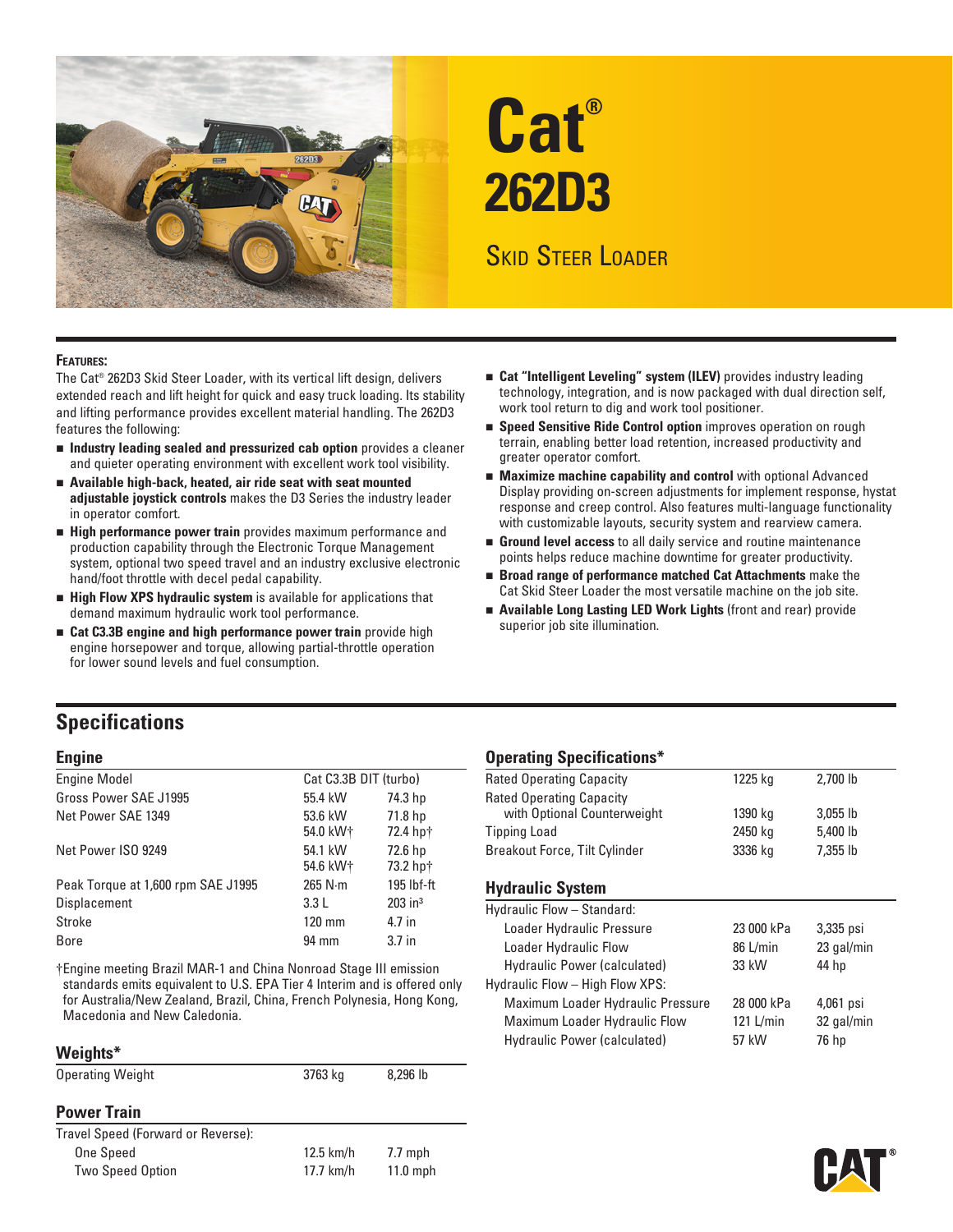

### **Dimensions\***

| Wheelbase                                   | 1249 mm  | 49.2 in           | 11 Departure Angle                            | $26^{\circ}$ |           |
|---------------------------------------------|----------|-------------------|-----------------------------------------------|--------------|-----------|
| 2 Length without Bucket                     | 2995 mm  | $117.9$ in        | 12 Bumper Overhang behind Rear Axle           | 1083 mm      | 42.6 in   |
| 3 Length with Bucket on Ground              | 3714 mm  | 146.2 in          | 13 Maximum Dump Angle                         | $51^{\circ}$ |           |
| 4 Height to Top of Cab                      | 2110 mm  | 83.1 in           | 14 Vehicle Width over Tires                   | 1676 mm      | 66 in     |
| 5 Maximum Overall Height                    | 4008 mm  | 157.8 in          | 15 Turning Radius from Center - Machine Rear  | 1805 mm      | $71.1$ in |
| 6 Bucket Pin Height at Maximum Lift         | 3172 mm  | 124.9 in          | 16 Turning Radius from Center - Coupler       | 1401 mm      | $55.2$ in |
| <b>Bucket Pin Height at Carry Position</b>  | $200$ mm | $7.9$ in          | 17 Turning Radius from Center - Bucket        | 2181 mm      | 85.9 in   |
| 8 Reach at Maximum Lift and Dump            | 786 mm   | $30.9$ in         | 18 Maximum Reach with Arms Parallel to Ground | 1293 mm      | $50.9$ in |
| <b>9</b> Clearance at Maximum Lift and Dump | 2380 mm  | 93.7 in           | 19 Rack Back Angle at Maximum Height          | $84^{\circ}$ |           |
| <b>10 Ground Clearance</b>                  | $226$ mm | 8.9 <sub>in</sub> | 20 Bucket Pin Reach at Maximum Lift           | 393 mm       | $15.5$ in |

\* Operating Weight, Operating Specifications and Dimensions all based on 75 kg (165 lb) operator, all fluids, one speed, OROPS, 1730 mm (68 in) low profile bucket, Cat PC 12 × 16.5 tires, standard flow hydraulics, mechanical suspension seat, no optional counterweights and manual quick coupler (unless otherwise noted).

| Cab                              |                                        |            | <b>Noise Level</b>                                                                                     |             |  |
|----------------------------------|----------------------------------------|------------|--------------------------------------------------------------------------------------------------------|-------------|--|
| <b>ROPS</b>                      | ISO 3471:2008<br>ISO 3449:2005 Level I |            | Inside Cab**                                                                                           | 81 dB(A)    |  |
| <b>FOPS</b>                      |                                        |            | Outside Cab***                                                                                         | 101 $dB(A)$ |  |
| <b>Service Refill Capacities</b> |                                        |            | **The declared dynamic operator sound pressure level<br>The measurements were conducted with the cab d |             |  |
| Chain Box, each side             | 12.7L                                  | $3.3$ gal  | closed and at 70% of the maximum engine cooling far                                                    |             |  |
| <b>Cooling System</b>            | 14 L                                   | $3.7$ gal  | level may vary at different engine cooling fan speed                                                   |             |  |
| Engine Crankcase                 | 11 <sup>L</sup>                        | $3.0$ gal  | *** The labeled sound power level for the CE marked com-                                               |             |  |
| <b>Fuel Tank</b>                 | 105L                                   | 27.7 gal   | measured according to the test procedure and con                                                       |             |  |
| <b>Hydraulic System</b>          | 52L                                    | $13.7$ gal | 2000/14/EC.                                                                                            |             |  |
| <b>Hydraulic Tank</b>            | 39 L                                   | $10.3$ gal | Air Conditioning System (if equinped)                                                                  |             |  |

| <b>Noise Level</b> |             |  |
|--------------------|-------------|--|
| Inside Cab**       | 81 dB(A)    |  |
| Outside Cab***     | 101 $dB(A)$ |  |

\*\*\* The declared dynamic operator sound pressure levels per ISO 6396:2008. **Service Refill Capacities** The measurements were conducted with the cab doors and windows closed and at 70% of the maximum engine cooling fan speed. The sound level may vary at different engine cooling fan speeds.

\*\*\* The labeled sound power level for the CE marked configurations when measured according to the test procedure and conditions specified in 2000/14/EC.

### **Air Conditioning System (if equipped)**

The air conditioning system on this machine contains the fluorinated greenhouse gas refrigerant R134a (Global Warming Potential = 1430). The system contains 1.0 kg of refrigerant which has a  $CO<sub>2</sub>$  equivalent of 1.430 metric tonnes.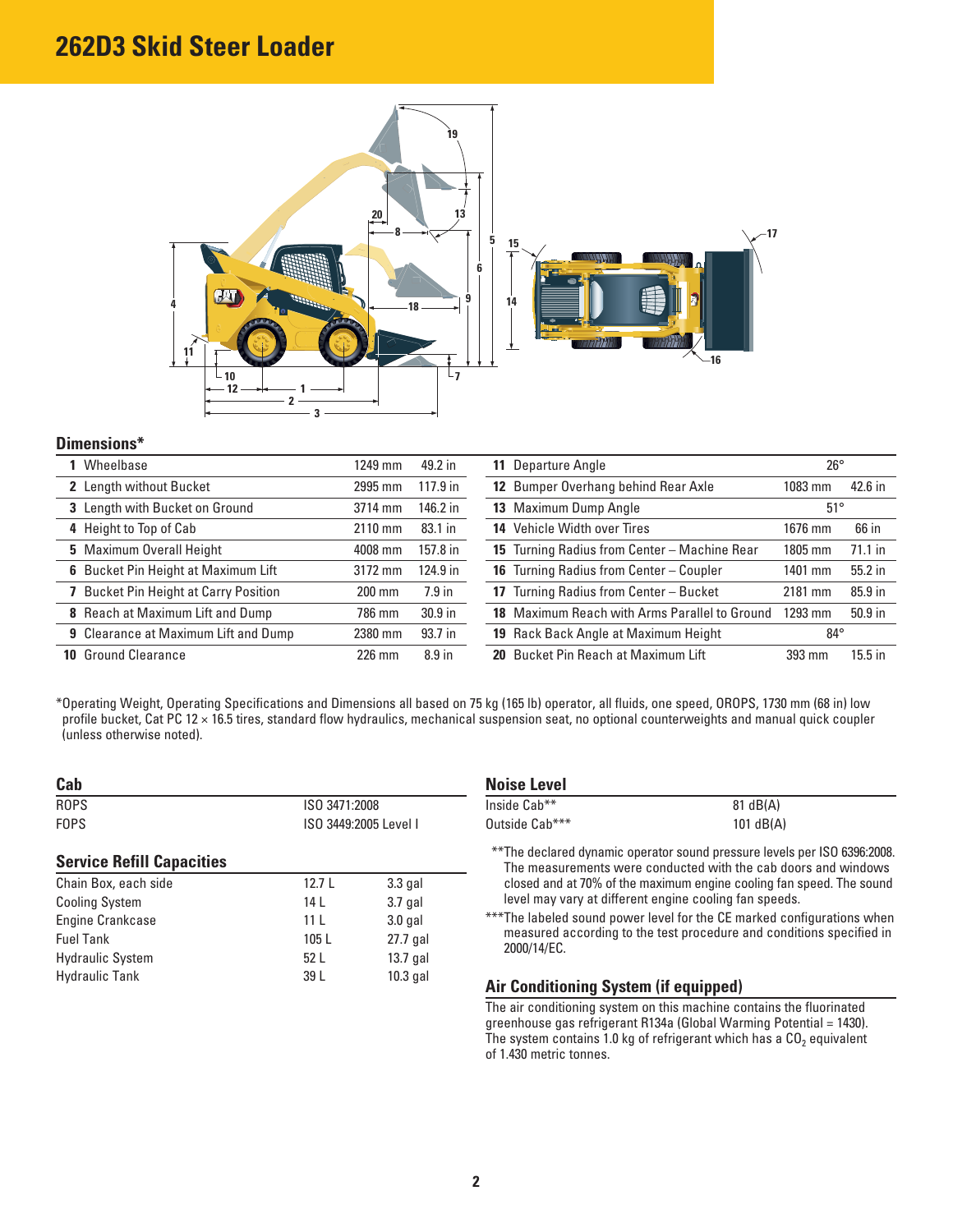### **MANDATORY EQUIPMENT**

- **Example 3 I** Hydraulics, Standard or High Flow XPS **COMFORT PACKAGES**
- **Quick Coupler, Mechanical or Powered**
- High Visibility Seat Belt, 50 mm (2 in) or 75 mm (3 in)
- Power Train: One Speed, One Speed with Ride Control, Two Speed or Two Speed with Ride Control

#### **PERFORMANCE PACKAGES**

- Performance Package H1: Standard Flow Hydraulics (No Self Level)
- Performance Package H2: Standard Flow, Dual Direction Electronic *Self Level (Raise and Lower), Work Tool Return to Dig, Work Tool Positioner, and Electronic Snubbing (Raise and Lower)*
- Performance Package H3: *High Flow XPS, Dual Direction Electronic Self Level (Raise and Lower), Work Tool Return to Dig, Work Tool Positioner, and Electronic Snubbing (Raise and Lower)*

#### **STANDARD EQUIPMENT**

- 12 volt Electrical System
- 80 ampere Alternator
- $\blacksquare$  Ignition Key Start/Stop Switch
- n Lights: *Gauge Backlighting, Two Rear Tail Lights, Two Rear Halogen* n Filters, Cartridge-type, Hydraulic *Working Lights, Two Adjustable Front Halogen Lights, Dome Light*
- **Backup Alarm**
- **E** Heavy Duty Battery, 850 CCA

- **OPERATOR ENVIRONMENT**<br>■ Advanced Display with Rearview Camera: *Full Color, 127 mm (5 in) LCD* Four Wheel Chain Drive
- Gauges: Fuel Level, Hour Meter
- *Engine Emission System COOLAGER <b>EXECUTE:* **COOLAGER 2018 n** Radiator Coolant Level Sight Gauge screen; Advanced Multi-operator Security System; On-screen Adjustments<br>
for Implement Response, Hystat Response and Creep Control<br>
■ Gauges: Fuel Level, Hour Meter<br>
■ Operator Warning System Indicators: Air Filter Restric **Output, Armrest Raised/Operator Out of Seat, Engine Coolant** *Temperature, Engine Oil Pressure, Glow Plug Activation, Hydraulic* Filter Restriction, Hydraulic Oil Temperature, Park Brake Engaged,
- Adjustable Vinyl Seat
- Fold In Ergonomic Contoured Armrest n Cat ToughGuard™ Hose
- **Example 1** Control Interlock System, when operator leaves seat or armrest raised: Hydraulic System Disables, Hydrostatic Transmission Disables, Parking<br>Brake Engages<br>Integrated Pressure Release
- ROPS Cab, Open, Tilt Up
- **FOPS**, Level I
- **The Selly Pan Cleanout The Selly Pan Cleanout n** Belly Pan Cleanout
- **Exercise** Floor Mat
- **n** Interior Rearview Mirror
- 12 volt Electric Socket
- n Horn
- Hand (Dial) Throttle, Electronic
- Adjustable Joystick Controls
- Anti-theft Security System with 6-button Keypad
- **B** Storage Compartment with Netting

- Open ROPS (C0): *Static Seat (No Foot Throttle, Headliner, Heater or Door)*
- Open ROPS (C1): *Foot Throttle, Headliner, Cup Holder, and choice of Seat (Mechanical Suspension or High Back, Heated, Air Ride Seat) (No Heater or Door)*
- Enclosed ROPS with Heater (C2): *Foot Throttle, Headliner, Heater and Defroster, Side Windows, Cup Holder, Radio Ready, choice of Seat (Mechanical Suspension or High Back, Heated, Air Ride Seat) and Door (Glass or Polycarbonate)*
- Enclosed ROPS with A/C (C3): *C2 + Air Conditioner*

#### **ELECTRICAL** POWER TRAIN

- 12 volt Electrical System n Cat C3.3B, Turbo Diesel Engine
- **1** 80 ampere Alternator **120 ampere Alternator** 1 **Air Cleaner, Dual Element, Radial Seal**
- **n** Ignition Key Start/Stop Switch n S·O·SSM Sampling Valve, Hydraulic Oil
	- Filters, Cartridge-type, Hydraulic
	- Filters, Canister-type, Fuel and Water Separator
- Backup Alarm **n Radiator/Hydraulic Oil Cooler (side-by-side)**
- Heavy Duty Battery, 850 CCA n Spring Applied, Hydraulically Released Parking Brakes
	- **Exercise Hydrostatic Transmission**
	- Four Wheel Chain Drive

- **Engine Enclosure, Lockable**
- Extended Life Antifreeze, -37° C (-34° F)
- **Machine Tie Down Points (6)**
- Support, Lift Arm
- Hydraulic Oil Level Sight Gauge
- 
- **Adjustable Vinyl Seat 19 and Radiator, Expansion Bottle** 
	- Cat ToughGuard<sup>™</sup> Hose
	- **E** Auxiliary, Hydraulics, Continuous Flow
	- **Example 20 Heavy Duty, Flat Faced Quick Disconnects with**
- **n** ROPS Cab, Open, Tilt Up **n Split D-Ring to Route Work Tool Hoses Along Side of Left Lift Arm**
- FOPS, Level I<br>■ Electrical Outlet, Beacon
	- **Belly Pan Cleanout**
- Floor Mat n Variable Speed Demand Fan
- Interior Rearview Mirror n Product Link<sup>™</sup> PL240, Cellular